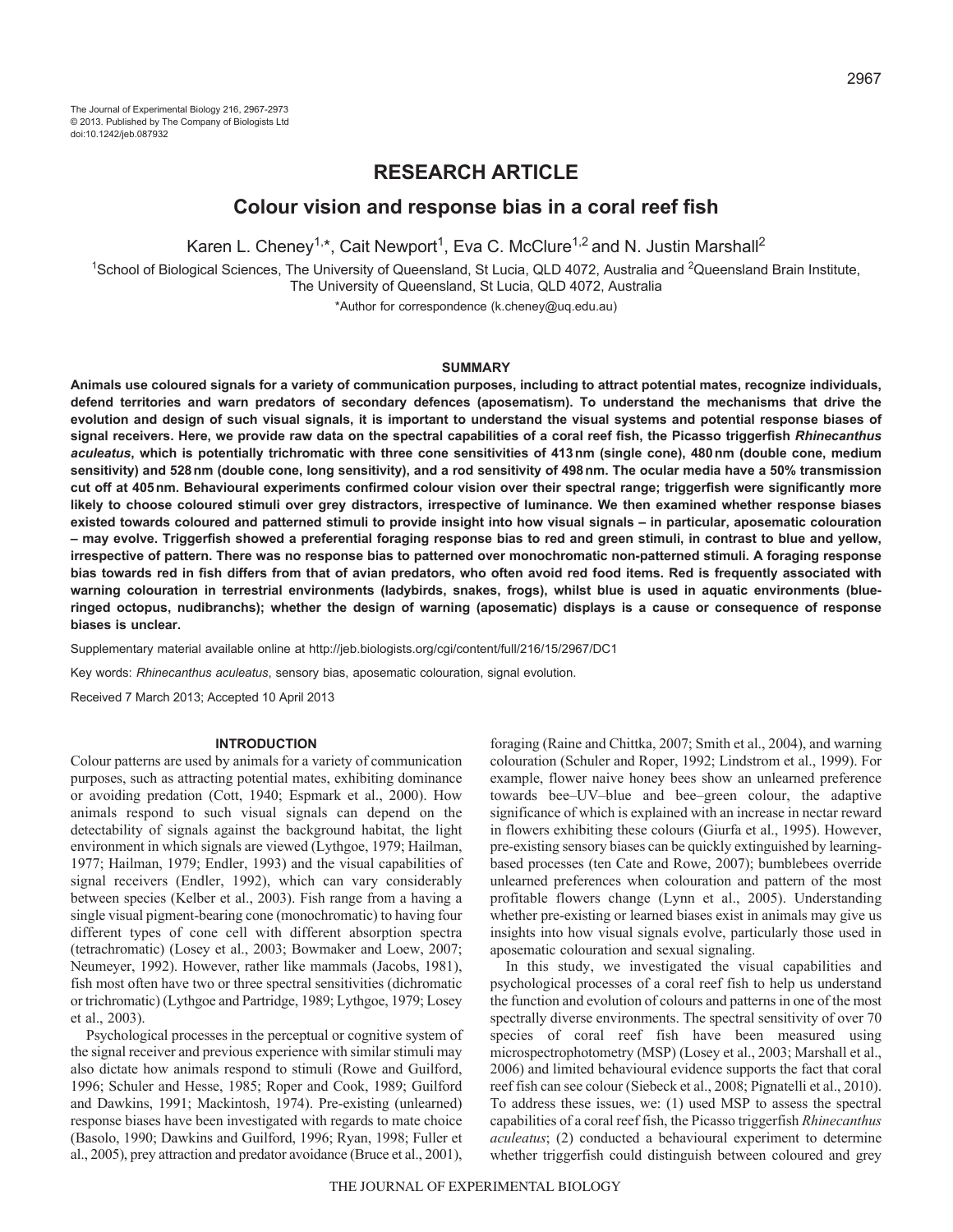stimuli of varying luminance; (3) assessed whether a response bias to particular colours in a foraging scenario exists in this species; and (4) determined whether patterns affected any response bias found.

## **MATERIALS AND METHODS Study species**

Picasso triggerfish, *R. aculeatus* (Linneaus 1758), are a common reef fish found throughout the IndoPacific and usually inhabit shallow reef flats on rubble and sandy areas (Witte and Mahaney, 2001). They feed on a variety of organisms including: algae, invertebrates, detritus, molluscs, crustaceans, worms, sea urchins, fishes, corals, tunicates, forams and eggs (Randall, 1985). Picasso triggerfish are territorial, use holes as shelter and possess intricate colour patterns including yellow lips, and blue and yellow stripes along the head (supplementary material Fig.S1). We used this species as they are easy to keep in aquaria, trainable and relatively abundant at our study sites. Individual fish ranged in size from 7 to 21 cm standard length (SL; mean  $\pm$  s.e.m. 13.0 $\pm$ 2.3 cm).

#### **MSP and ocular media absorbance measurements**

The spectral sensitivity of cones found in Picasso triggerfish has previously been reported (Pignatelli et al., 2010); however, here we report raw data to show how spectral sensitivity curves were generated and further information on rod sensitivities and ocular media measurements. MSP was conducted as described previously using a single beam instrument (Levine and MacNichol, 1979; Losey et al., 2003; Hart et al., 2004; Hart et al., 1998; Cheney et al., 2009b). Each photoreceptor was also bleached and a difference spectrum calculated to confirm the spectral absorbance of the visual pigments (Levine and MacNichol, 1979). In order to calculate the spectral sensitivity of the photoreceptors, the spectral absorbance of the ocular media, cornea, lens and vitreous humour that lie in the light path before the photoreceptors must be measured. This procedure also followed established methods (Douglas and Thorpe, 1992; Thorpe et al., 1993; Siebeck and Marshall, 2001) and in this case we used an Ocean Optics (Dunedin, FL, USA) USB2000 spectrometer running OOIBASE32 software on a laptop computer and an Ocean Optics PX-2 pulsed xenon light source. Spectral sensitivity of each photoreceptor type was then calculated as the normalized product of its visual pigment absorbance nomogram and the transmission of the ocular media (Siebeck and Marshall, 2001).

## **Behavioural experiments**

We conducted behavioural experiments between April 2004 and August 2011 at the Lizard Island Research Station and One Tree Island Research Station, Great Barrier Reef, or at the University of Queensland (UQ, Brisbane, Australia). Fish were collected from reefs around the islands using hand and barrier nets and transported back to the research stations or to aquaria at UQ. Fish were held in aquarium tanks that ranged in size depending on location (Lizard:  $50 \times 25 \times 25$  cm; One Tree:  $45 \times 30 \times 30$  cm; UQ:  $50\times30\times30$  cm), given shelter and fed pieces of shrimp or squid daily. Fish were left for at least 7days to acclimatize before they were used in experiments.

To assess the visual capabilities of fish (experiment 1), coloured stimuli were made using 'gel' filters from LEE Filters (Andover, Hants, UK) glued to the top of vial caps internally weighed down with a coin or paper clip. Fish were then trained to associate a particular colour stimulus with a food reward. To assess response biases (experiments 2–4), coloured stimuli were made so that they were edible. Stimuli were thus made into agar agar models flavoured with chopped prawn, which are attractive and tasteful to foraging fish. To do this, stimuli were custom made using Adobe Photoshop CS and a H470 ink-jet printer (Canon, Sydney, Australia), printed on photographic paper and laminated. We then dissolved 5g of agar agar powder (Lotus Foods, Kilsyth, Victoria, Australia) in seawater that had almost reached its boiling point. The solution was then left to cool, and before it had solidified, we added 8g blended/finely chopped prawn to the solution to make it tasteful to fish. A 3.5cm plastic Petri dish was filled half-way with the shrimp-flavoured solution, the laminated coloured stimuli was placed on top and a clear layer of agar agar solution without prawn was poured over the top. This last step was performed as the prawn slightly discoloured the solution, and therefore the stimuli. It also ensured small pieces of prawn were hidden from the fish, which may have influenced their decision making. However, the presence of prawn under the coloured disc was sufficient to make the stimuli tasteful and attractive to the fish. The Petri dishes containing the patterned stimuli were then attached vertically to 40cm wide feeding boards and placed at the end of each tank. Stimuli were positioned 20cm apart, 10cm from the bottom and 10cm from the sides. The position in which each coloured stimulus was placed was randomized. For all experiments, triggerfish were confined to a separate chamber of the tank with an opaque partition while the models were placed in position. The trial commenced once the partition screen was lifted (see supplementary material Movie1).

Based on modelled spectral sensitivities, the colour vision results from experiment 1 and previous colour choice experiments with Picasso triggerfish (Pignatelli et al., 2010), the 'design' of each patterned colour stimulus was chosen to be within the perceptual capabilities of the fish. Spectral reflectance measurements of all coloured stimuli (including those embedded in agar) were obtained using an Ocean Optics USB2000 spectrometer and stored using a laptop computer running OOIBASE32 software. The light reflected from each colour area of the stimuli were then measured relative to a 'Spectralon' white standard using a PX-2 pulsed xenon light source (Ocean Optics).

In any colour vision test, the potential for the animal to use differences in luminance, rather than chromatic cues, when choosing coloured stimuli must be controlled for (Kelber et al., 2003). Therefore, in experiment 1 colours were carefully equated in luminance to the known fish spectral sensitivities. As most animals, including fish (Neumeyer et al., 1991), are thought to use primarily the longwave cone sensitivity for luminance tasks (Kelber et al., 2003), we measured the difference in log quantum catch (*Q*) of the long wavelength receptor (L) for each spectral reflectance signal and adjusted the colour of the target accordingly (see Marshall and Vorobyev, 2003). In experiment 2, stimuli were designed to add noise in luminance between each quarter within a stimulus (and included a grey and white quarter to achieve this; Fig.3). However, each coloured quarter (e.g. top right quarter of each stimuli) was matched for luminance levels.

# **Experiment 1: behavioural evidence of colour vision in Picasso triggerfish**

In total, we tested 24 fish to assess whether they had the ability to detect chromatic differences between coloured stimuli (blue, green, yellow, orange, red; Fig.2B). Ten fish were tested in April and May 2004, and a further 14 fish were tested in August 2011 at Lizard Island Research Station. Fish were held in tanks with a continuous flowthrough system, and water was changed at least twice per day. Fish were randomly allocated a colour and first trained to approach and turn over vial caps covered with coloured filters to receive a food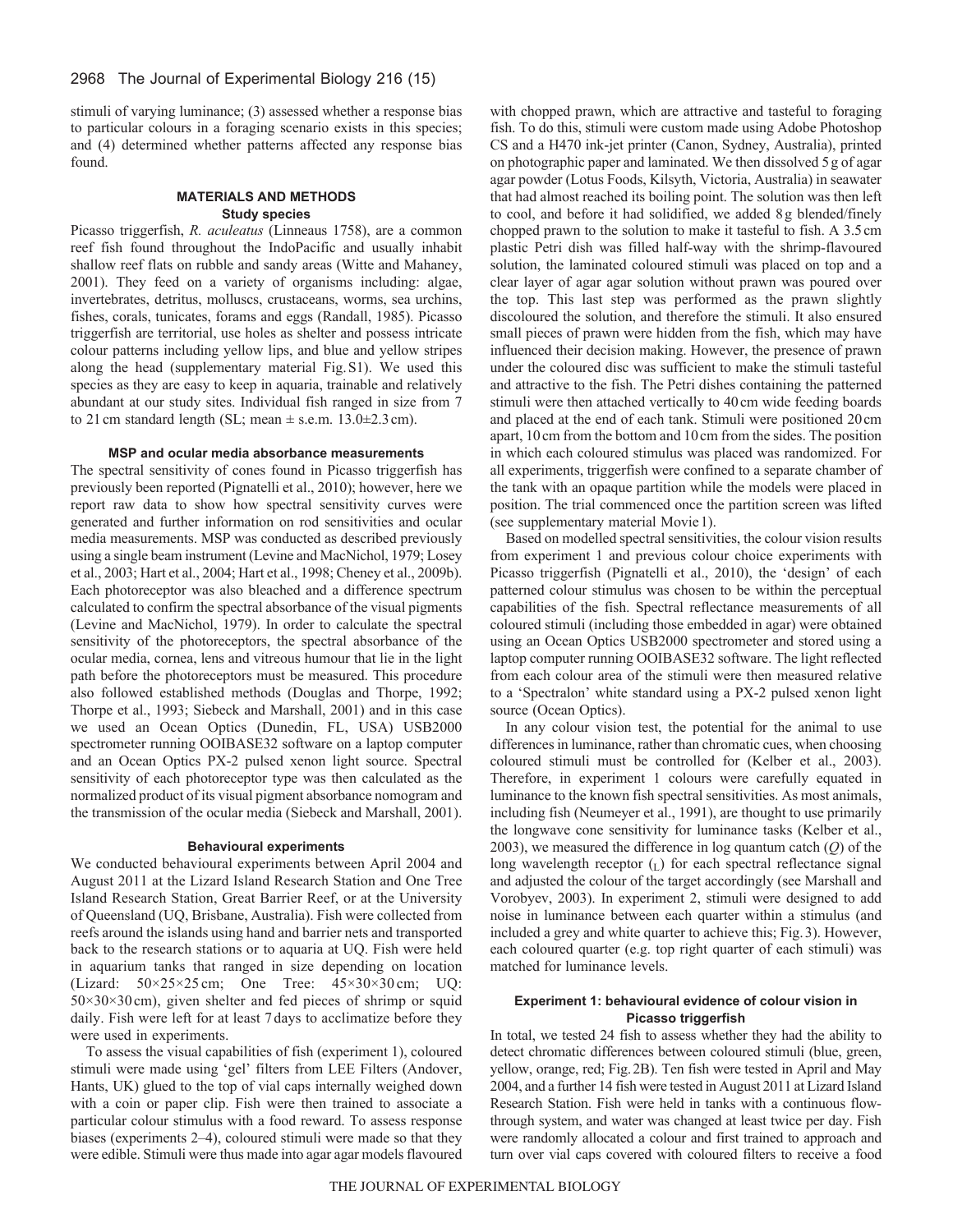reward (small piece of prawn) that was placed under the cap, giving the fish a task it often performs in nature; that is, turning over objects to look for food. The role of olfactory cues in learning the task appeared to be minimal; fish learnt the task on a trial-and-error basis and did not appear to detect the food reward under the cap by olfactory cues alone. Fish that failed to learn the task during food-present training, or did not achieve greater than 70% success rate in training phase were omitted from the analysis (*N*=6). For testing, the food reward was no longer placed under the caps, and a new set of caps that had never contained food (and never did throughout the test phase) was used. Once fish had made a correct choice and turned over the cap, fish were rewarded with a small piece of prawn held by a small pair of tweezers, which were placed into the tank from above and at the opposite end of the tank from the coloured stimuli. In each test, fish chose between the coloured cap and two other grey caps pseudorandomly selected from a series of six grey distractor stimuli (with neutral density ND 0.15, 0.3, 0.6, 0.9, 1.2 and 1.8 units) to ensure fish were not selecting caps based on luminance. Each fish was tested on its respective colour between 15 and 26 times.

#### **Experiment 2: do fish have a response bias to particular colours?**

Having determined that Picasso triggerfish were capable of colour vision and the approximate extent of their colour sense, we tested 16 fish in October 2008 at Lizard Island Research Station to determine whether they had a response bias to particular coloured stimuli, namely 'blue', 'green', 'yellow' or 'red' (Fig.3). We chose these four colours as they are equally distributed across the range of the perceptual capabilities of Picasso triggerfish. We were also interested in whether blue and yellow were avoided more than red and green, as many aposematic marine species, including nudibranch molluscs (particularly chromodorids), exhibit a blue, yellow and black colour pattern (Edmunds, 1991). In each trial, two models of semi-randomly selected colours were presented to the fish, so that each colour combination was offered to the fish. Trials were continued for 6days, testing 1–2times per day. We did not continue the experiment further as we wanted to record an initial response bias, rather than any learned preferences that could occur over a longer period. The trial continued for 3min after the initial peck, but was terminated after 10min if the fish had not consumed anything. If a fish did not peck either model in a particular trial, this trial was omitted from the analysis and the same colour combination was offered again on a subsequent day. The observer recorded the colour of the first model pecked and the total number of pecks on each model within the first 3min.

# **Experiment 3: does a complex pattern affect response biases to particular colours?**

We also examined whether fish had a response bias to complex patterns consisting of multiple colours. Here, two patterns of red/green/black and blue/yellow/black with three different luminance values were used. For each colour combination, we had four differently randomly designed patterns (as per Fig.4), each with an equal number squares for each colour, to ensure it was the colour combination and not the pattern itself that caused any decision making in the fish. For each test, we presented two stimuli (always one red/green/back and one blue/yellow/black, but randomized for luminance and pattern), to eight fish a total of 18–20times; therefore, a total of 148 trials were conducted. Fish were tested in May 2011 at Lizard Island Research Station and were tested 2–3times per day.



Fig. 1. Normalized pre-bleach absorbance spectra for (A) the short-wavelength-sensitive (SWS) single cones (*N*=7); (B) the mediumwavelength-sensitive (MWS) visual pigment found in one member of the double cone pair (*N*=10); (C) the long-wavelength-sensitive (LWS) visual pigment found in the other member of the double cone pair (*N*=12); (D) the MWS visual pigment found in the rod photoreceptors (*N*=7); (E) transmission measurements through the cornea, vitreus and lens; and (F) calculated spectral sensitivities of three cone photoreceptors of the Picasso triggerfish. The maximum absorbance  $(\lambda_{\text{max}})$  is given in A–D.

THE JOURNAL OF EXPERIMENTAL BIOLOGY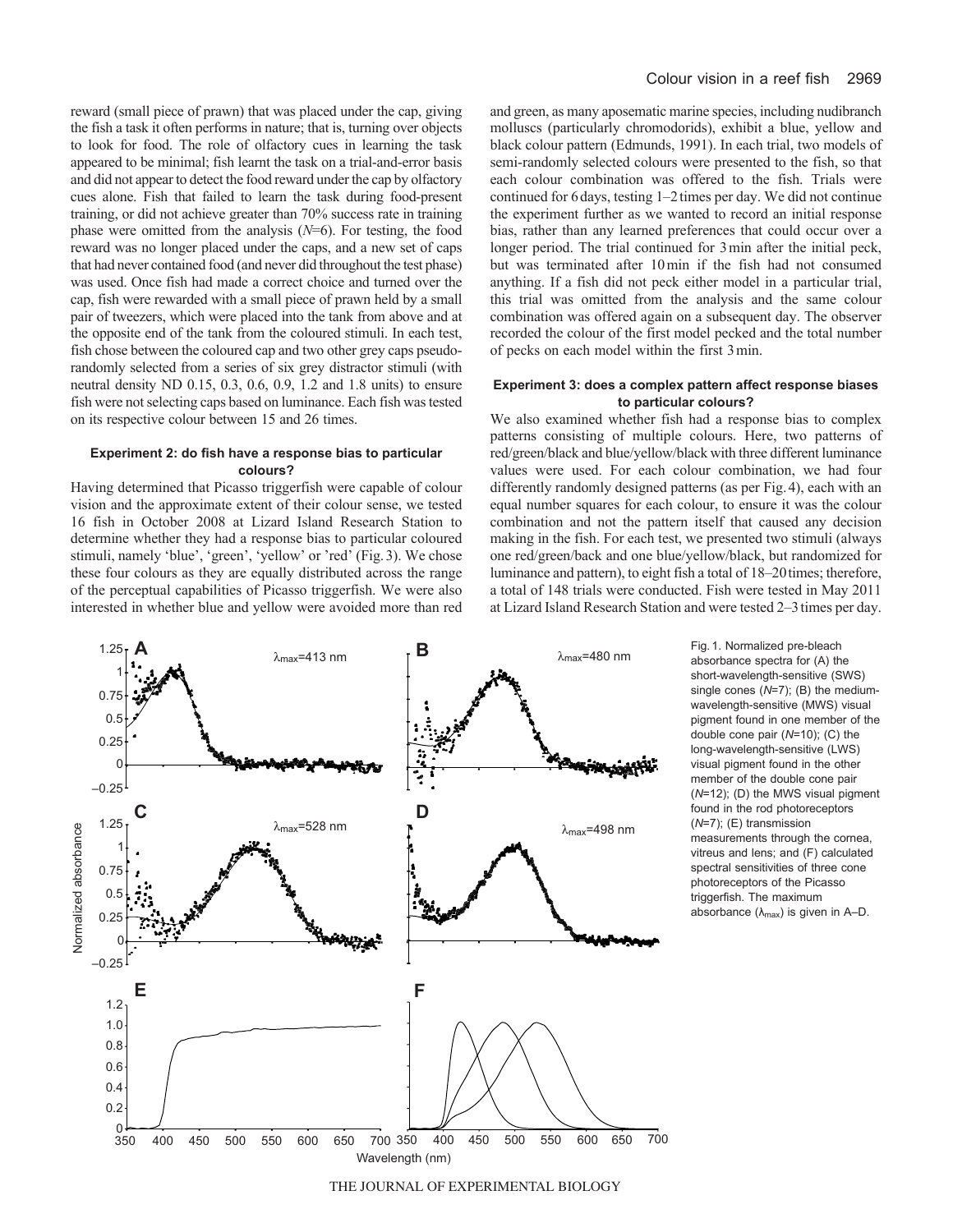The observer recorded the first model pecked and the number of pecks on each model over a 3min time period.

# **Experiment 4: do fish have a response bias to patterned stimuli over monochromatic stimuli?**

Here, we assessed whether conspicuous patterns, namely spots and stripes that are frequently found on aposematic nudibranch molluscs (Debelius and Kuiter, 2007), caused a response bias. We predicted that patterned stimuli may be more aversive to potential predators (Roper and Cook, 1989). For each trial, we presented a patterned stimulus and a monochromatic non-patterned stimulus of the same colour (yellow or blue; Fig.5) to the fish in a semi-randomized design. Sixteen fish were tested in December 2008 at One Tree Island Research Station and each fish was tested once per day. Fish were tested twice with each colour and pattern combination; therefore, a total of 128 trials were conducted. The observer recorded the first model pecked and the number of pecks on each model over a 3min period.

#### **Statistical analyses**

All statistical analyses were conducted in R 2.1.1 (R Development Team, 2011). For experiments 1, 3 and 4, we used a general linear mixed model with a binomial distribution with log link function, using the lmer function in lme4 package (Bates et al., 2011). Outcome (1, success; 2 non-success) was used as the dependent variable, pattern and colour were fixed factors, and fish identity was a random factor. We also included the size of the fish (all models: *P*>0.54), the position of stimuli (all models: left/right, *P*>0.63), and the colour or colour combination that was initially presented to the fish as fixed factors (all models: *P*>0.32), but all were insignificant. In experiment 1, we tested whether the success rate of coloured stimuli chosen was significantly different to 33% (as three stimuli were presented to the fish at each time) by using an offset of logit  $(0.33)$ =-log(2). In experiment 2, we determined whether fish showed a preference for a particular colour by analysing the data with the Bradley–Terry model (Bradley and Terry, 1952), which is specifically designed for experiments consisting of paired data (David, 1988). The Bradley–Terry model allows for a parametric test of the hypothesis that the treatments can be ordered according to preference. It supposes that  $P_{ij}$  is the probability of preferring treatment *i* to treatment *j* such that  $P_{ij}=1-P_{ji}$ . A preference ranking for all treatments can then be constructed based on the relative preference for each treatment compared with a baseline treatment [as  $logit(P_{ij})$ , where *j* is the baseline treatment]. In this analysis, 'blue' was the baseline treatment. The measured response variable was simply whether a particular colour was pecked first (1) or not pecked first (−1), or a colour was pecked most frequently (1) or not  $(-1)$ , or the percentage missing of a colour was more (1) or less (−1). Colours not involved in a particular trial were (0). Because the experiment was performed over multiple trials over which a response bias could change, we included trial number as a fixed factor; however, this was insignificant (*t*141=–0.38, *P*=0.71). Analysis for experiment 2 was performed using the glmmPQL function in the MASS package (Venables and Ripley, 2002).

# **RESULTS**

# **MSP of Picasso triggerfish and ocular media absorbance measurements**

MSP of Picasso triggerfish retina revealed a single rod type and three cone types, one of which was a single cone and the other two being members of a double cone (Walls, 1942) (Fig.1). The peak absorbance  $(\lambda_{\text{max}})$  determined by fitting the averages of raw spectra with a vitamin A1-based template (Govardovskii et al., 2000) of the appropriate  $\lambda_{\text{max}}$  was: rod 498 nm; single cone, short-wavelength



Fig. 2. (A)The number of times (%) that fish chose the coloured stimulus over two grey distractors of varying luminance (experiment 1). Bars represent means ± 1 s.e.m. Dashed lines indicate a threshold value of 33% if fish were choosing stimuli at random. Sample size (number of fish tested) is shown in parentheses. (B) Spectral reflectance of the coloured stimuli.

(S) sensitivity 413 nm; double cone, medium-wavelength (M) sensitivity 480nm; double cone, long-wavelength (L) sensitivity 528nm (Fig.1A–D) (Pignatelli et al., 2010). The ocular media were found to have a 50% transmission cut off at 405nm.

# **Experiment 1: behavioural evidence of colour vision in Picasso triggerfish**

Eighteen fish learnt the task within 4–5days, but were tested after 10days when their test performance was over 70% correct; the remaining six fish were omitted from the analysis. For all colours, fish were significantly more likely to choose a coloured stimulus over the two grey distractors, irrespective of the brightness of each distractor (blue: *z*=2.15, *N*=4, *P*=0.03; green: *z*=5.07, *N*=5, *P*<0.001; yellow: *z*=3.63, *N*=4, *P*<0.001; orange: *z*=2.61, *N*=2, *P*=0.01; red: *z*=2.12, *N*=3, *P*=0.03; Fig.2).

#### **Experiment 2: do fish have a response bias to particular colours?**

Fish showed a significant preference for the red stimuli in terms of the first model pecked (first model pecked: *z*=3.55, d.f.=93, *P*<0.001;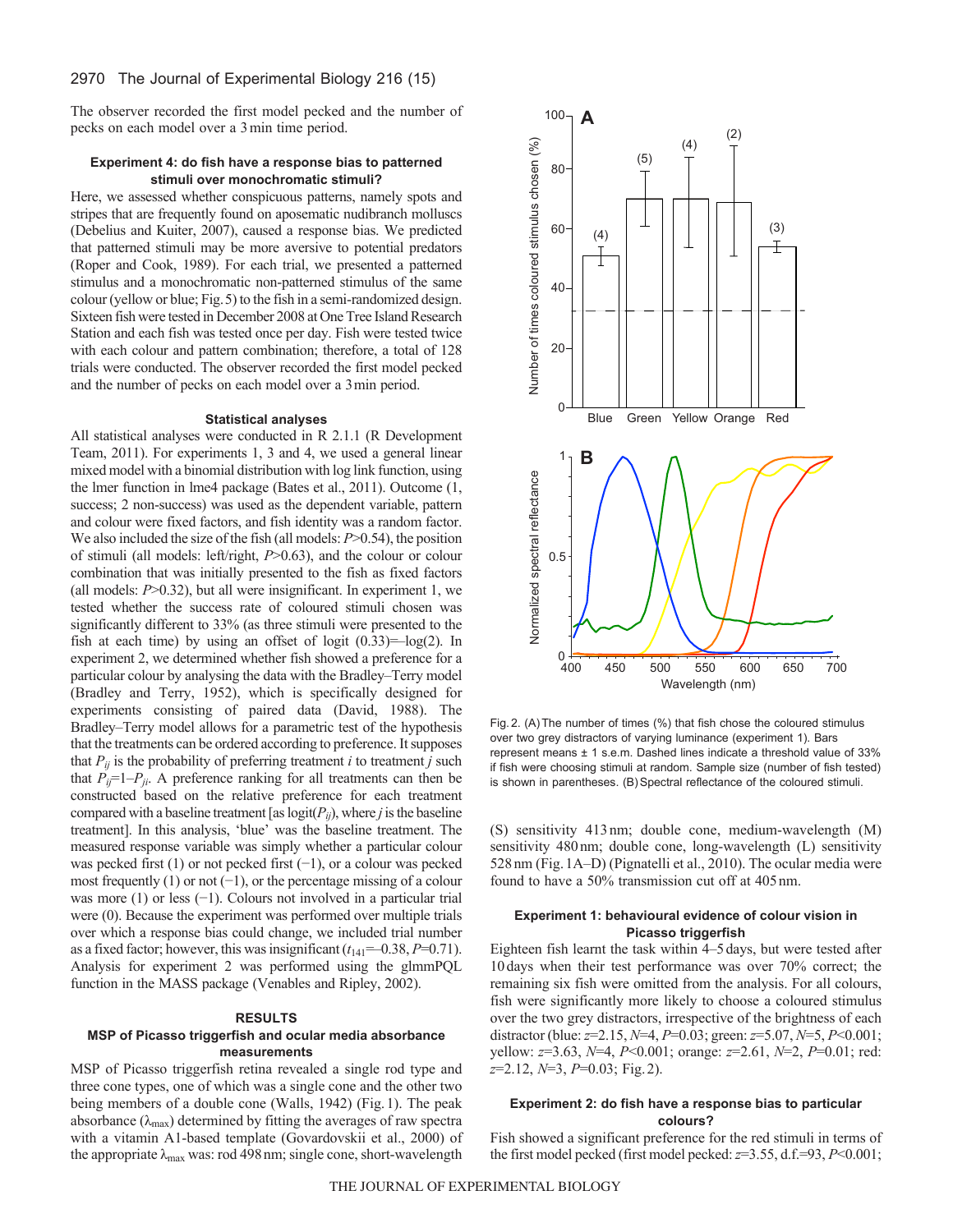

Fig. 3. Probability of choosing each coloured stimulus compared with the baseline treatment (blue) (experiment 2). Bars indicate estimate ± 1 s.e.m. \*Significant difference from blue (*P*<0.05).

number of times model pecked in first 3min: *z*=2.52, d.f.=93, *P*=0.01; Fig.3) followed by green, yellow and then blue. Preference for red and green was significantly greater than for blue (*z*>2.76, d.f.=93, *P*<0.01); however, there was no difference between blue and yellow (*z*=1.13, d.f.=93, *P*=0.26).

#### **Experiment 3: does a complex pattern affect response biases to particular colours?**

The red/green/black pattern was chosen significantly more times than the blue/yellow/black pattern (first model pecked: *z*=2.90, *N*=97, *P*=0.003; total number of pecks: *z*=2.84, *N*=97, *P*=0.003; Fig.4). Luminance was non-significant (*z*=–1.57, *N*=97, *P*=0.12).

# **Experiment 4: do fish have a response bias to patterned stimuli over monochromatic stimuli?**

There was no difference in whether pattern or solid colours were pecked first (*z*=–0.23, *N*=135, *P*=0.82), irrespective of pattern (dots, stripes; *z*=–0.55, *N*=135, *P*=0.58) or colour (blue, yellow; *z*=–0.85, *N*=135, *P*=0.40). There was also no significant difference in the number of pecks on each pattern  $(z=0.32, N=135, P=0.71)$  or colour (*z*=–0.76, *N*=135, *P*=0.48) (Fig.5).

#### **DISCUSSION**

Here, we provide anatomical and behavioural evidence that the Picasso triggerfish has colour vision, with three distinct cone photoreceptors with spectral sensitivities of 420, 480 and 528nm (note the shortest wavelength sensitivity S is shifted from the  $\lambda_{\text{max}}$ of the single cone visual pigment 413nm to 420nm by the filtering of the ocular media). The likely trichromatic nature of the colour vision system of Picasso triggerfish has been suggested previously (Pignatelli et al., 2010), but here, using an experiment based on the classic colour vision tests of von Frisch (von Frisch, 1914), we demonstrate colour vision over an extensive colour range in this species.

Reef fish vary considerably in their spectral capabilities (Losey et al., 2003; Marshall et al., 2006). The spectral position of



Fig. 4. The number of times (%) each 'scrambled pattern' stimulus was chosen first (experiment 3). Bars indicate means ± 1 s.e.m. Dashed line indicates a threshold of 50%, which would indicate stimuli were chosen at random.

photoreceptors between species can be partly explained by classical visual ecology trends of light transmission through water (Lythgoe, 1979; Lythgoe et al., 1994); however, more recent studies (e.g. Losey et al., 2003) indicate a complexity of different types that is as yet unexplained. In general, however, many close-to-surface dwelling reef fish possess at least three spectral sensitivities, often with one S-type housed in a single cone and the other two (M and L) in different members of a double cone (Lythgoe, 1979; Losey et al., 2003; Bowmaker and Loew, 2007). The spectral habitat of this shallow living species is rich in UV wavelengths (McFarland and Munz, 1975; Marshall et al., 2003) and some reef fish, often the smaller species, possess a spectral sensitivity peaking in the ultraviolet (UV, <400nm) (McFarland and Loew, 1994; Losey et al., 1999; Siebeck and Marshall, 2001). However, Picasso triggerfish have both a lens and cornea that block these wavelengths, restricting the colour vision range of this species to 400–700nm, similar to that of humans (Jacobs, 1981).

We also found that triggerfish have a preferential foraging response bias to red, followed by green, coloured stimuli. A red foraging bias has also been shown in other fish, such as sticklebacks (Smith et al., 2004); red was suggested to be the principal colour of their natural food items, which includes chironomid larvae, *Tubifex*, *Asellus* and *Daphnia* (Ibrahim and Huntingford, 1989), and also copepods, cladocerans and ostracods (Wootton, 1984). Triggerfish forage on a wide range of food items (such as forams, invertebrates, detritus and corals), which exhibit all four colours tested here. However, the bias for red food items may be adaptive and derived from a requirement for carotenoids, which range in colour from orange to red and have to be obtained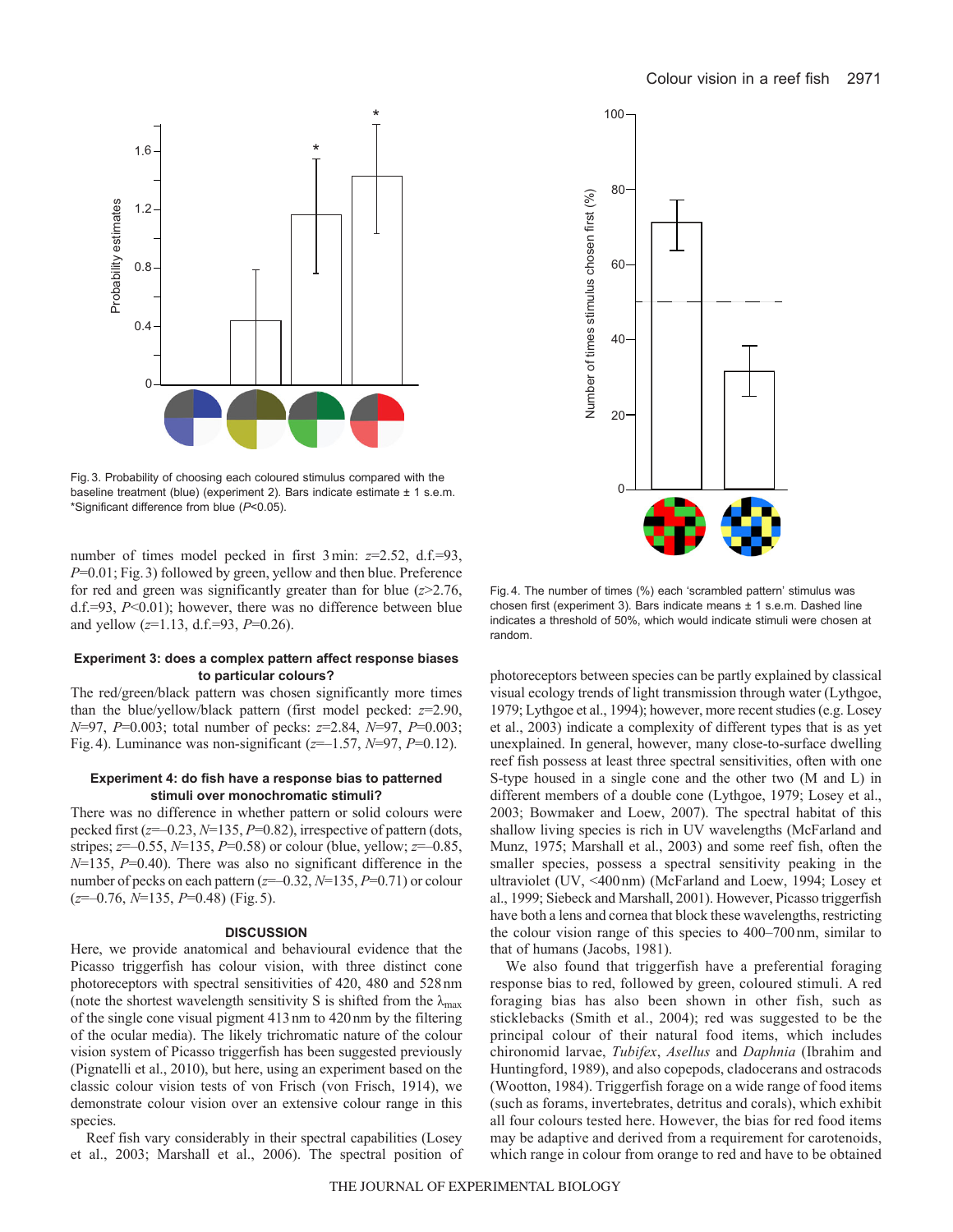2972 The Journal of Experimental Biology 216 (15)



stimulus was chosen first (experiment 4). Bars and error bars indicate means ± 1 s.e.m. Dashed line indicates a threshold of 50%, which indicates stimuli were chosen at random.

from the diet as they cannot be synthesized by the animals themselves. Carotenoids are required for a large number of physiological processes, including cancer prevention, protection from UV, protection of digestive enzymes and reproductive tissues, growth and cell differentiation (see Olson and Owens, 1998). Astaxanthin is the most commonly occurring red carotenoid in the marine environment, and is essential for the growth and survival of fish (Torrissen and Christiansen, 1995). Carotenoid pigments also play an important role in regulating fish colour and produce the yellow, orange and red colour displays of fish that may be used in intraspecific signalling as a measure of quality, territoriality and dominance. If the need for dietary carotenoids drives the bias, then we would expect to find a universal bias between coral reef fish. In an additional, slightly modified experiment 2, we also found that lunar wrasse (*Thalassoma lunare*; *N*=13) exhibited a red bias for food items (*t*141=3.23, *P*<0.001; supplementary material Fig.S2). Picasso triggerfish and lunar wrasse inhabit different habitats on the reef and exhibit different lifestyles; however, the two species overlap to some degree in their food sources as they are both omnivores and feed on a wide range of food items. Therefore, this response bias should be tested in fish with different diets, such as corallivores and piscivores.

The observed response bias could also be explained by learnt or unlearnt biases against blue and yellow, colours that often signal toxic or dangerous animals on the reef, including chromodorid nudibranchs (Rudman, 1991) and the higher-end molluscs such as the blue-ringed octopus. Unlearnt biases can potentially evolve readily when learnt avoidance to these species is too costly (Stevens and Ruxton, 2012); for example, encounters with blue-ringed octopus could result in death. Unfamiliarity with blue may also increase avoidance rates by predators (neophobia). If an unlearned response (avoidance) bias did exist in fish towards blue and yellow, it might direct the learning process and make it easier to associate particular colours and patterns with unpalatable food items. Here, we could not examine whether previous experience influenced our observations, as all fish were collected from the reef; however, we found no difference between smaller and larger individuals.

Interestingly, attraction with a yellow and blue signal is also a known strategy in marine environments, so clearly the action after seeing such a coloured pattern is context specific. Blue and yellow is the 'uniform' of cleaner fish (Cheney et al., 2009a), who are not signalling their toxicity, but are trying to attract the attention of client reef fish to visit cleaning stations and have their ectoparasites removed. Several reef fish most likely use yellow and blue in sexual selection decisions or in other intraspecific signals, and these are the predominant colours of Picasso triggerfish, suggesting that this species is one of them (supplementary material Fig.S1). Blue and yellow is an effective colour combination in marine environments where it transmits well (Lythgoe, 1979; Marshall, 2000a; Marshall, 2000b). Most colour vision systems have a short wavelength photoreceptor and at least one other sensitive to longer wavelengths meaning the yellow–blue axis in perceptual space is both evolutionarily ancient, or at least well used, and conspicuous to a wide variety of animals (Hurlbert, 1997; Jacobs, 1981; Cheney et al., 2009a).

When considering pattern, we also found that fish exhibited a response bias to complex patterned stimuli containing red, green and black compared with patterns that contained blue, yellow and black, which indicates colour is the main cue that drives the response bias as opposed to pattern. Furthermore, we found that fish did not avoid patterned objects over solid coloured objects. In general, the relative importance of pattern, colour and luminance in visual signalling is unclear. Chicks also appear to use colours, rather than pattern, when learning and memorizing a signal (Aronsson and Gamberale-Stille, 2008; Osorio et al., 1999). Specific colours may transmit information, but pattern, in particular high contrast within a colour pattern or against the background, may increase the speed at which a signal is learnt (Rothschild, 1984), increase initial wariness in predators (Lindström et al., 2001) and increase the time that avoidance learning by predators is retained (Roper and Wistow, 1986; Roper and Redston, 1987).

In conclusion, understanding the visual capabilities and psychology of signal receivers will help us elucidate the evolution and function of colour and patterns. Response biases differ between taxa, and can be dependent on the visual capabilities of the signal receiver, varying physiological requirements, different behaviours, and the environment and context in which the signal is viewed.

#### **ACKNOWLEDGEMENTS**

We would like to thank Tane Sinclair-Taylor, Fabio Cortesi, Derek Sun, Pippa Mansell, Lauren Roman, Kylie Greig, Lynda Curtis, Charlotta Skogh, Alan Goldizen and Hanna Thoen for help in the field and with behavioural experiments. We thank Nathan Hart for help with the MSP data. We also would like to thank staff at Lizard Island and One Tree Island Research Stations for logistic support.

#### **AUTHOR CONTRIBUTIONS**

K.L.C. and N.J.M. conceived and designed the study, executed some of the experimental work (experiment 1 and 3), and interpreted the findings. K.L.C. drafted and revised the article. C.N. and E.C.M. executed experiment 2 and 4, respectively.

#### **COMPETING INTERESTS**

No competing interests declared.